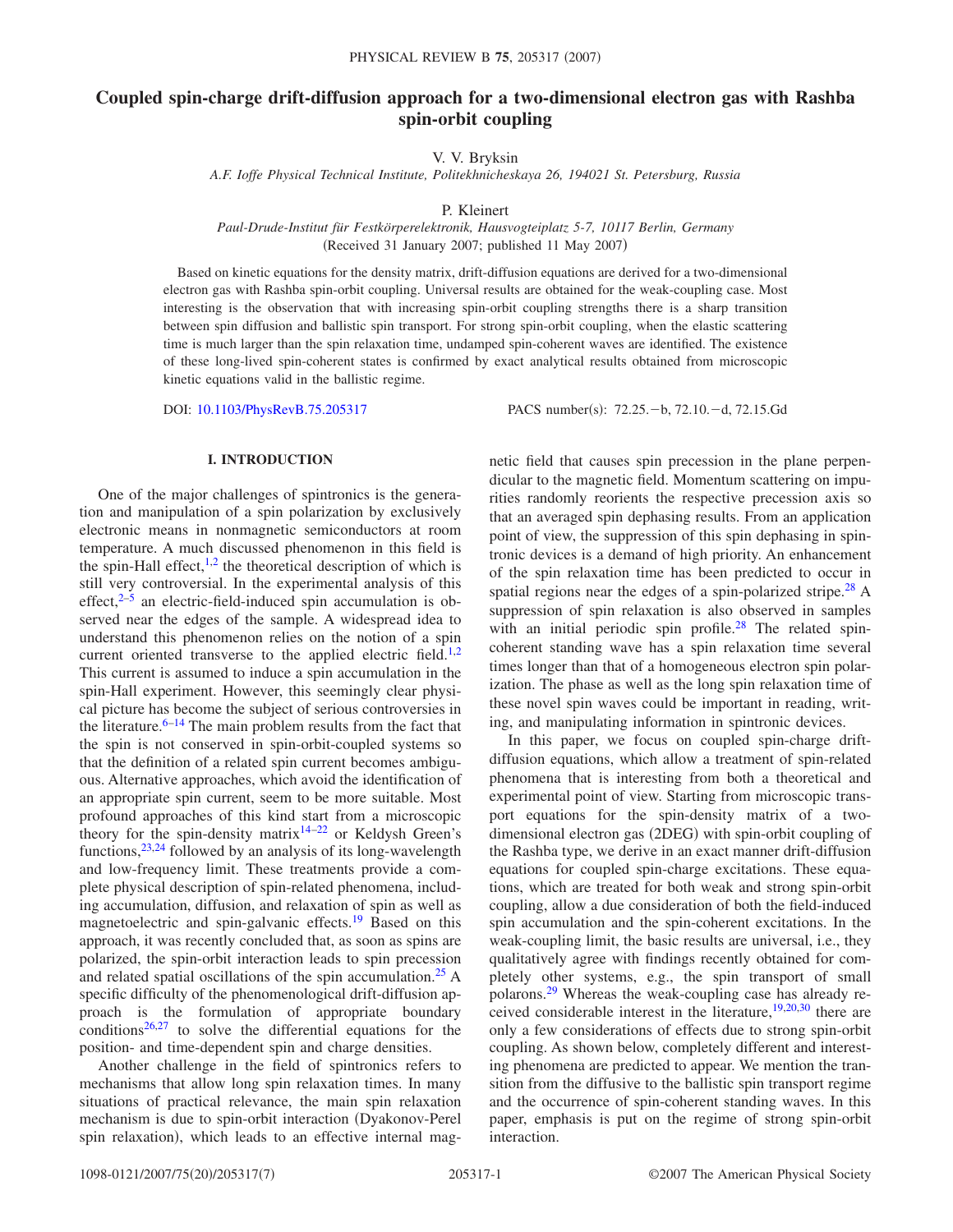## **II. BASIC THEORY**

Coupled spin and charge excitations are treated by an effective-mass Hamiltonian that describes the electrons and their spin of a 2DEG with short-range spin-independent elastic scattering on impurities. In addition, the carriers are coupled to each other via spin-orbit interaction of Rashba type. To keep the approach transparent, we postpone the consideration of effects due to external electric and magnetic fields to a forthcoming publication. The second quantized form of the Hamiltonian reads

<span id="page-1-0"></span>
$$
H_0 = \sum_{k,\lambda} a_{k\lambda}^\dagger [\varepsilon_k - \varepsilon_F] a_{k\lambda} - \sum_{k,\lambda,\lambda'} (\hbar \omega_k \cdot \sigma_{\lambda\lambda'}) a_{k\lambda}^\dagger a_{k\lambda'} + u \sum_{k,k'} \sum_{\lambda} a_{k\lambda}^\dagger a_{k'\lambda},
$$
 (1)

where  $a_{k\lambda}^{\dagger}(a_{k\lambda})$  denote the creation (annihilation) operators with in-plane quasimomentum  $\mathbf{k} = (k_x, k_y, 0)$  and spin  $\lambda$ . In Eq. ([1](#page-1-0)),  $\varepsilon_F$  denotes the Fermi energy,  $\sigma$  the vector of Pauli matrices, and *u* the strength of the "white-noise" elastic impurity scattering, which gives rise to the momentum relaxation time  $\tau$  calculated from

$$
\frac{1}{\tau} = \frac{2\pi u^2}{\hbar} \sum_{k'} \delta(\varepsilon_{k'} - \varepsilon_k).
$$
 (2)

Other quantities in Eq.  $(1)$  $(1)$  $(1)$  are defined by

$$
\varepsilon_k = \frac{\hbar^2 k^2}{2m}, \quad \omega_k = \frac{\hbar}{m} (K \times k), \quad K = \frac{m\alpha}{\hbar^2} e_z, \tag{3}
$$

with  $\alpha$  denoting the spin-orbit coupling constant and  $m$  the effective mass.

The complete information about all physical quantities of interest is included in the charge and spin components of the spin-density matrix

$$
f^{\lambda}_{\lambda'}(\mathbf{k}, \mathbf{k}' | t) = \langle a^{\dagger}_{\mathbf{k}\lambda} a_{\mathbf{k}'\lambda'} \rangle_t,
$$
 (4)

which is more conveniently expressed in the following manner:

$$
f(\mathbf{k}, \mathbf{k}|t) = \sum_{\lambda} f_{\lambda}^{\lambda}(\mathbf{k}, \mathbf{k}|t), \quad f(\mathbf{k}, \mathbf{k}|t) = \sum_{\lambda, \lambda'} f_{\lambda'}^{\lambda}(\mathbf{k}, \mathbf{k}|t) \sigma_{\lambda, \lambda'},
$$
\n(5)

with  $f=(f_x, f_y, f_z)$ . The  $\kappa$  dependence, introduced by the replacements  $k \rightarrow k + \kappa/2$ ,  $k' \rightarrow k - \kappa/2$ , refers to a possible spatial charge and/or spin inhomogeneity and leads to a coupling between charge and spin degrees of freedom. Treating elastic impurity scattering in the Born approximation and keeping only the lowest-order contributions of the spin-orbit interaction in the collision integral, we obtain the following Laplace-transformed kinetic equations:<sup>14</sup>

<span id="page-1-1"></span>
$$
sf - \frac{i\hbar}{m}(\kappa \cdot k)f - \frac{i\hbar}{m}K \cdot (f \times \kappa) = \frac{1}{\tau}(\bar{f} - f) + f_0,\qquad(6)
$$

<span id="page-1-2"></span>
$$
sf + 2(\omega_k \times f) - \frac{i\hbar}{m}(\kappa \cdot k)f + \frac{i\hbar}{m}(K \times \kappa)f
$$

$$
= \frac{1}{\tau}(\overline{f} - f) + \frac{1}{\tau}\frac{\partial}{\partial \varepsilon_k}\overline{f}\hbar\omega_k - \frac{\hbar\omega_k}{\tau}\frac{\partial}{\partial \varepsilon_k}\overline{f} + f_0,
$$
(7)

where  $f_0$  and  $f_0$  denote the initial charge and spin distributions, respectively. The overbar on *k*-dependent quantities denotes an integration over the angle  $\varphi$  of the in-plane vector *k*, and *s* is the variable of the Laplace transformation that replaces the time  $t$ . The kinetic equations  $(6)$  $(6)$  $(6)$  and  $(7)$  $(7)$  $(7)$  have been obtained under the condition  $\hbar^2 K^2/(m\varepsilon_F) \ll 1$ , when the spin contribution on the left-hand side of Eq.  $(6)$  $(6)$  $(6)$  can be considered as a small correction.

To proceed, we derive coupled spin-charge drift-diffusion equations, which are completely in accordance with the kinetic equations  $(6)$  $(6)$  $(6)$  and  $(7)$  $(7)$  $(7)$  in the long-wavelength limit. Equations  $(6)$  $(6)$  $(6)$  and  $(7)$  $(7)$  $(7)$  are written in a more convenient and explicit form as a set of four coupled linear equations,

 $\sigma f + i\Omega (q_x f_y - q_y f_x) = R,$ 

<span id="page-1-3"></span>
$$
\sigma f_x + 2\Omega \cos(\varphi) f_z - i\Omega q_y f = R_x + \Omega \sin(\varphi) \frac{\hbar}{\tau} \frac{\partial \overline{f}}{\partial \varepsilon_k},
$$
  

$$
\sigma f_y + 2\Omega \sin(\varphi) f_z + i\Omega q_x f = R_y - \Omega \cos(\varphi) \frac{\hbar}{\tau} \frac{\partial \overline{f}}{\partial \varepsilon_k},
$$
  

$$
\sigma f_z - 2\Omega [\cos(\varphi) f_x + \sin(\varphi) f_y] = R_z.
$$
 (8)

Here, we introduced the abbreviations  $\Omega = \omega_k \tau$ ,  $q_{x,y} = \kappa_{x,y}/k$ , and

$$
\sigma = \sigma_0 - i\Omega \frac{k}{K} [q_x \cos(\varphi) + q_y \sin(\varphi)], \quad \sigma_0 = s\tau + 1. \quad (9)
$$

The quantities on the right-hand side of Eq.  $(8)$  $(8)$  $(8)$  are given by

$$
R = \overline{f} + \tau f_0, \quad R_z = \overline{f}_z + \tau f_{0z}, \tag{10}
$$

$$
R_x = \overline{f}_x + \tau f_{0x} - \frac{\hbar}{\tau} \frac{\partial}{\partial \varepsilon_k} \Omega \overline{f} \sin(\varphi),
$$
  

$$
R_y = \overline{f}_y + \tau f_{0y} + \frac{\hbar}{\tau} \frac{\partial}{\partial \varepsilon_k} \Omega \overline{f} \cos(\varphi).
$$
 (11)

After solving the set of linear equations  $(8)$  $(8)$  $(8)$  for the components of the density matrix, the solution is expanded up to second order in  $q_x$  and  $q_y$ . The final analytical integration over the angle  $\varphi$  results in closed equations for the physical quantities of interest, namely,  $\bar{f}$  and  $\bar{f}$ . The charge density  $\bar{f}$  is expressed by  $\bar{f}(\varepsilon_k, q | s) = n(\varepsilon_k) F(q | s)$ , where  $n(\varepsilon_k)$  denotes the Fermi distribution function for carriers in thermal equilibrium. This ansatz is fundamental and completely in line with our basic assumption concerning the relevant time scale of drift-diffusion effects, which should last long enough to guarantee that carriers quickly reestablish the thermal distribution. For these relaxation processes, the energy relaxation time  $\tau_{\varepsilon}$  is responsible. Usually, the inelastic scattering time is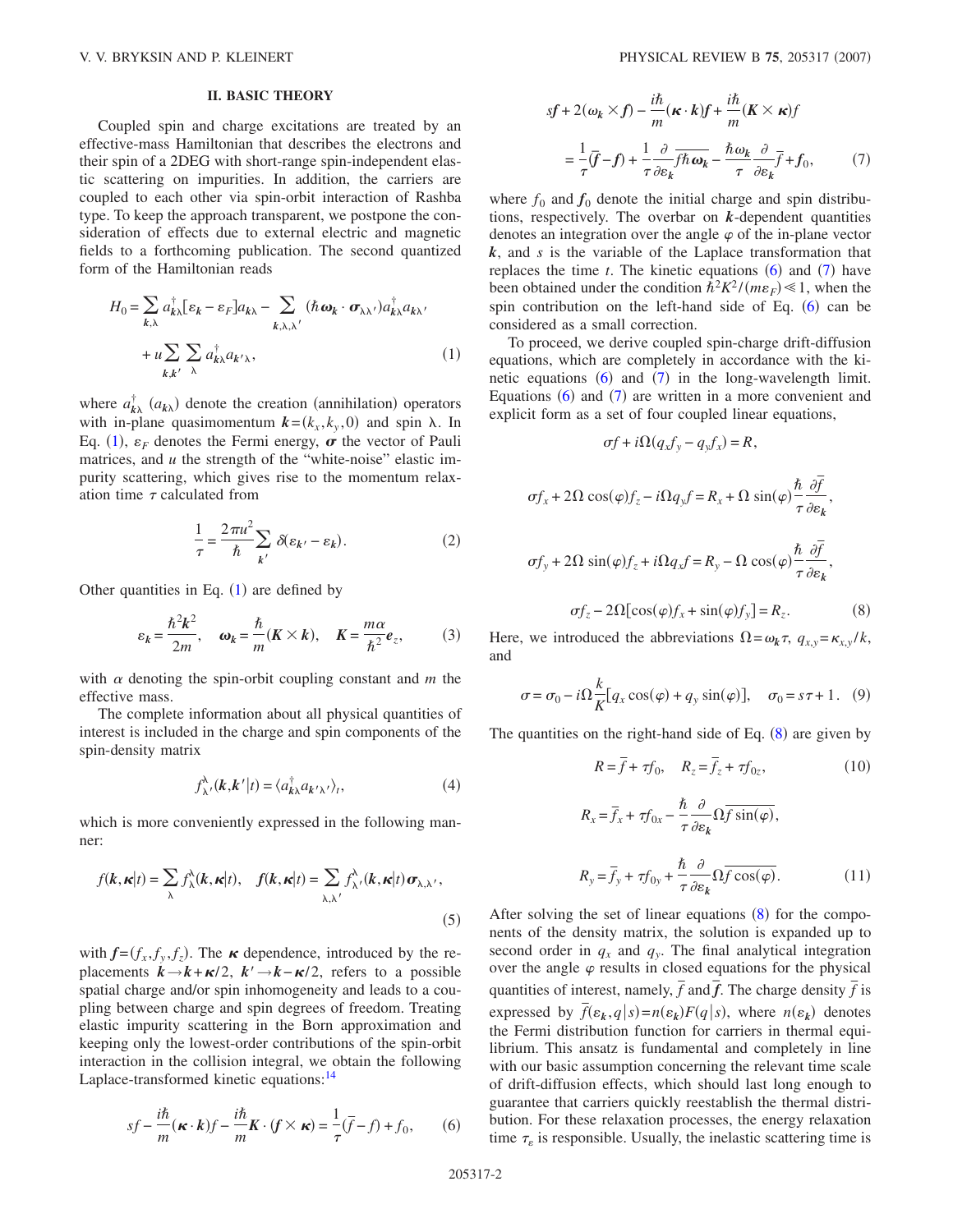<span id="page-2-3"></span>much larger than  $\tau$  so that the time scale  $t > \tau_s$  that can be accounted for by the widespread drift-diffusion approach is restricted to  $t \ge \tau$  (or  $s\tau \le 1$ ). The calculation outlined above is straightforward and leads to the result

$$
\frac{\partial}{\partial \varepsilon_k} \Omega \overline{f \sin(\varphi)} = \frac{i\kappa_y}{\sigma_0} \frac{\tau^2 K}{m} (\varepsilon_k \overline{f})',
$$

$$
\frac{\partial}{\partial \varepsilon_k} \Omega \overline{f \cos(\varphi)} = \frac{i\kappa_x}{\sigma_0} \frac{\tau^2 K}{m} (\varepsilon_k \overline{f})', \qquad (12)
$$

where the prime denotes the derivative with respect to  $\varepsilon_k$ . This solution is used to derive equations for all components of the density matrix, which decouple into two sets of equations for the components  $\bar{f}$  and  $\bar{f}_r = i(\kappa \times \bar{f})_z = i(\kappa_x \bar{f}_y - \kappa_y \bar{f}_x)$  on the one hand and  $\overline{f}_z$  and  $\overline{f}_d = i\kappa \cdot \overline{f} = i(\kappa_x \overline{f}_x + \kappa_y \overline{f}_y)$  on the other hand. We obtain

$$
[s+D_0(s)\kappa^2]\overline{f} + V(s)\overline{f}_r = f_0,\tag{13}
$$

<span id="page-2-2"></span><span id="page-2-0"></span>
$$
\left(s + \frac{1}{\tau_{s\perp}(s)} + D_r(s)\kappa^2\right)\bar{f}_r - V_r(s)\kappa^2 \bar{f} = f_{r0},\tag{14}
$$

<span id="page-2-4"></span>
$$
\left(s + \frac{1}{\tau_{\rm sz}(s)} + D_z(s)\kappa^2\right)\overline{f}_z - V_z(s)\overline{f}_d = f_{z0},\tag{15}
$$

$$
\left(s + \frac{1}{\tau_{s\perp}(s)} + D_d(s)\kappa^2\right)\overline{f}_d - V_d(s)\kappa^2\overline{f}_z = f_{d0},\qquad(16)
$$

<span id="page-2-1"></span>with the following diffusion coefficients:

$$
D_0(s) = \frac{D}{\sigma_0^2}, \quad D = v^2 \pi/2, \tag{17}
$$

$$
D_r(s) = \frac{\sigma_0^6 + 6\sigma_0^4 \Omega^2 + 36\sigma_0^2 \Omega^4 + 48\Omega^6}{\sigma_0^2 (\sigma_0^2 + 4\Omega^2)^2 (\sigma_0^2 + 2\Omega^2)} D,
$$
 (18)

$$
D_z(s) = \frac{\sigma_0^2 - 12\Omega^2}{(\sigma_0^2 + 4\Omega^2)^2} D,
$$
  

$$
D_d(s) = \frac{\sigma_0^6 - 6\sigma_0^4 \Omega^2 + 12\sigma_0^2 \Omega^4 + 16\Omega^6}{\sigma_0^2 (\sigma_0^2 + 4\Omega^2)^2 (\sigma_0^2 + 2\Omega^2)} D,
$$
 (19)

spin relaxation times

$$
\tau_{s\perp}(s) = \tau_s \frac{\sigma_0^2 + 2\Omega^2}{\sigma_0}, \quad \tau_{sz}(s) = \tau_s \sigma_0 / 2,
$$

$$
1/\tau_s = 4DK^2 = 2\Omega^2 / \tau,
$$
(20)

and coupling terms

$$
V(s) = \frac{v}{\sigma_0} \frac{K}{k} \frac{\sigma_0^2 + 2\Omega^2}{\sigma_0^2 + 4\Omega^2}, \quad V_r(s) = \frac{v}{\sigma_0} \frac{K}{k} \left( 1 + \frac{\sigma_0^2 + 4\Omega^2}{\sigma_0^2 + 2\Omega^2} \frac{\varepsilon_k n'}{n} \right),\tag{21}
$$

$$
V_z(s) = v \frac{2\Omega}{\sigma_0^2 + 4\Omega^2}, \quad V_d(s) = v \frac{2\Omega \sigma_0^2}{(\sigma_0^2 + 4\Omega^2)(\sigma_0^2 + 2\Omega^2)}.
$$
\n(22)

The velocity  $v$  is given by  $\hbar k/m$ . All spin relaxation times are proportional to  $1/\tau (1/\tau_s = 2\omega_k^2 \tau)$ , which is in accordance with the Dyakonov-Perel spin relaxation mechanism. The basic solution in Eqs.  $(13)$  $(13)$  $(13)$ – $(16)$  $(16)$  $(16)$  allows in principle the consideration of non-Markovian spin-related phenomena because all transport coefficients depend on the variable *s* of the Laplace transformation. Moreover, in the strong-coupling limit  $(\Omega \ge 1)$ , when the inequality  $\tau \ge \tau_s$  is satisfied, the spin diffusion exhibits principally a non-Markovian character. Unfortunately, it turns out that the full consideration of the complicated time dependence in the drift-diffusion equations  $(13)$  $(13)$  $(13)$ – $(16)$  $(16)$  $(16)$  is not a passable route. A discussion of this mathematical subtlety is postponed to a forthcoming presentation. In the weak-coupling limit  $\Omega \ll 1$ , under the condition  $\tau$  $\leq \tau_s$ , the spin evolution proceeds completely in a Markovian manner.

A striking feature of our basic result is the decomposition of the transport equations  $(13)$  $(13)$  $(13)$ – $(16)$  $(16)$  $(16)$  into two sets of coupled equations for (i) the charge density  $\overline{f}$  and the transverse spin equations for (i) the charge density  $\overline{f}$  and the transverse spin component  $\overline{f}_r$  and (ii)  $\overline{f}_z$  and the longitudinal spin component  $\overline{f}_d$ . This feature has already been identified for spin-orbitcoupled extended electronic states $^{20}$  and for hopping transitions of small polarons.<sup>29</sup> The spin polarization  $f$  gives rise to a magnetization  $M = \mu_B \Sigma_k f(\mu_B)$  denotes the Bohr magneton), which enters the Maxwell equations rot  $H=0$  and div  $B=0$ via the magnetic induction  $B = H + 4\pi M$ . The spin polarization, which is due to the spin-orbit interaction, leads to a magnetic field  $H(r) = -\nabla \varphi(r)$  that is calculated from  $\Delta \varphi$  $= 4\pi$  div *M*. Considering the decomposition of  $\overline{f}$  into a longitudinal  $(f_d)$  and transverse  $(f_r)$  contribution, we obtain

$$
\varphi(r) = \frac{\mu_B}{2\pi} \sum_{k} \int d\kappa \exp(-i\kappa_x x - i\kappa_y y - \kappa |z|)
$$

$$
\times \left( \frac{\overline{f}_d(k, \kappa)}{\kappa} - \frac{z}{|z|} \overline{f}_z(k, \kappa) \right). \tag{23}
$$

From this equation, it is concluded that the transverse spin polarization  $f_r$  does not contribute to the magnetic field, which results from the spin-orbit interaction. As the charge density  $\bar{f}$  couples only to  $\bar{f}_r$  [cf. Eqs. ([13](#page-2-0)) and ([14](#page-2-2))], the carrier diffusion has no influence on the spin-induced magnetic field *H*. The situation changes drastically, when an electric field is applied. In this case, all components of the density matrix couple to each other, $29$  so that an inhomogeneity in the distribution of charge carriers may also induce a magnetization. Recently this magnetoelectric effect has been thoroughly investigated in the literature for semiconductors with spin-orbit interaction.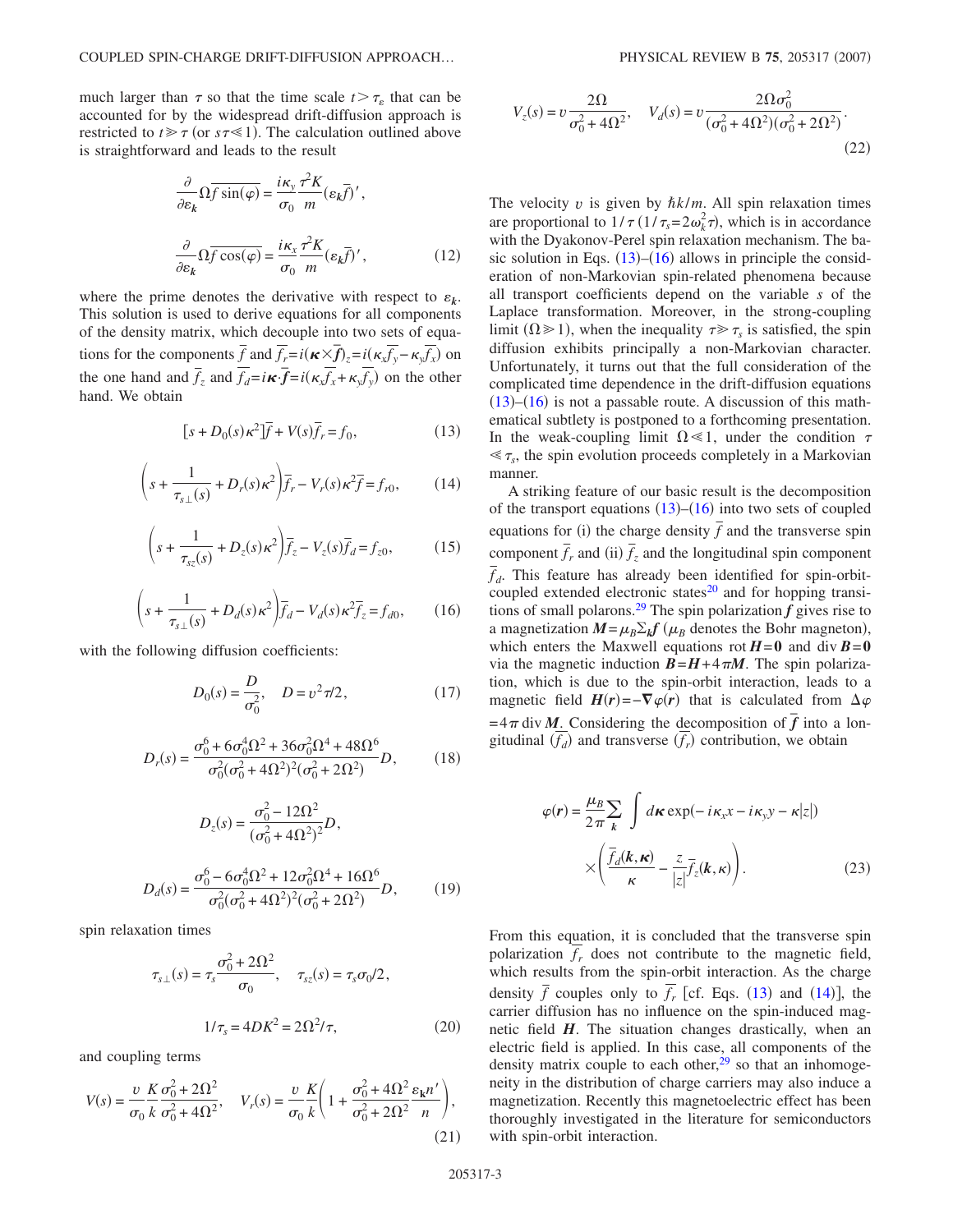### **III. WEAK SPIN-ORBIT COUPLING**

The character of spin transport and spin diffusion strongly depends on the strength of the spin-orbit coupling, which is expressed by the dimensionless parameter  $\Omega = Kl$ . In this section, we focus on the weak-coupling case  $\Omega \le 1$ , when the mean free path *l* is much shorter than the characteristic length  $K^{-1}$  of the spin-orbit coupling. Accordingly, the driftdiffusion equations  $(13)$  $(13)$  $(13)$ – $(16)$  $(16)$  $(16)$  are expressed by

$$
(s + D\kappa^2)\overline{f} + \frac{\hbar K}{m}f_r = f_0,\tag{24}
$$

<span id="page-3-3"></span><span id="page-3-0"></span>
$$
\left(s + \frac{1}{\tau_s} + D\kappa^2\right)\overline{f}_r - \frac{\hbar K}{m} \frac{(\varepsilon_k n)'}{n} \kappa^2 \overline{f} = f_{r0},\tag{25}
$$

$$
\left(s + \frac{2}{\tau_s} + D\kappa^2\right)\overline{f}_z - 4DK\overline{f}_d = f_{z0},\tag{26}
$$

$$
\left(s + \frac{1}{\tau_s} + D\kappa^2\right)\overline{f}_d - 4DK\kappa^2 \overline{f}_z = f_{d0},\tag{27}
$$

<span id="page-3-2"></span><span id="page-3-1"></span>with the spin relaxation time

$$
\tau_s = \frac{\tau}{2\Omega^2} = \frac{1}{4DK^2}.
$$
 (28)

These equations formally agree with results obtained for the hopping transport of small polarons.<sup>29</sup> The similarity becomes complete when the Hall mobility  $u_H$  in the latter approach is replaced by the quantity  $(e\tau_s/m)(\varepsilon_k n)'/n$ . Therefore, we conclude that, independent of the transport mechanism, the kinetic equations  $(24)$  $(24)$  $(24)$ – $(27)$  $(27)$  $(27)$  are universal for weakly spin-orbit coupled carriers. This conclusion is con-firmed by similar studies in the literature.<sup>19,[30](#page-6-15)</sup>

The weak-coupling limit is most important for the hopping regime, where the hopping length must be identified with the mean free path. For the transport of small polarons, this length is the lattice constant *a* so that the weak-coupling condition  $Ka \leq 1$  is almost always satisfied.

Another conclusion follows directly from Eq. ([28](#page-3-2)). For weak spin-orbit coupling, the spin relaxation time  $\tau_s$  is much larger than  $\tau$ . Consequently, the charge degree of freedom approaches more quickly the state of equilibrium than the spin degree of freedom, so that the frequency response of spin-related quantities to external perturbations does not exhibit a resonance character. According to Eq.  $(25)$  $(25)$  $(25)$ , an evolution of the transverse spin component  $\overline{f}_r$  is expected that follows adiabatically the time variation of  $\bar{f}$  when  $\tau_s < \tau_e$ .

The solution of the set of equations  $(24)$  $(24)$  $(24)$ – $(27)$  $(27)$  $(27)$  has already been thoroughly studied previously.<sup>19</sup> From the coupled equations  $(24)$  $(24)$  $(24)$  and  $(25)$  $(25)$  $(25)$ , an interesting spin-related effect has been predicted in the literature, $^{20}$  namely, the spontaneous splitting of a density packet into two counterpropagating packets with opposite spins. Other results, which are obtained from the universal equations  $(24)$  $(24)$  $(24)$ – $(27)$  $(27)$  $(27)$  were derived and discussed in Ref. [29.](#page-6-13)

Finally, let us add a remark concerning the component of the spin-density vector  $\vec{f}$ , which is proportional to  $\kappa$ . To lowest and first order in  $\kappa$ , we obtain for the charge density  $\bar{f}$  $=n(\varepsilon_k)/s$ . Using this result and accounting for Eqs. ([12](#page-2-3)),  $(14)$  $(14)$  $(14)$ , and  $(16)$  $(16)$  $(16)$ , we arrive at the solution

$$
\overline{f}_{\kappa} = \frac{-i\omega_{\kappa}\tau}{\sigma_0 s} \bigg( (\varepsilon_k n)' - \frac{2\Omega^2 \sigma_0 n}{\sigma_0^2 s \tau + 2\Omega^2 (2s\tau + 1)} \bigg), \qquad (29)
$$

which was derived already in a previous paper.<sup>14</sup> This particular contribution gives rise to a dissipationless spin current in the ground state<sup>14</sup> that reflects the time evolution of the spin accumulation. Due to the pole structure of this expression, resonances are predicted to occur at characteristic frequencies[.14,](#page-6-4)[30](#page-6-15)

#### **IV. STRONG SPIN-ORBIT COUPLING**

For strong spin-orbit coupling  $\Omega \ge 1$ , the character of the set of equations ([13](#page-2-0)) and ([14](#page-2-2)) for  $\overline{f}$  and  $\overline{f}$ <sub>r</sub> does not change remarkably. We obtain  $D_r = 3D/2$  and  $\tau_{s\perp} = \tau$ , and therefore  $\tau_{s\perp} \ll \tau_{\varepsilon}$ , so that in the regime  $t \gg \tau$ , which is accessible by the drift-diffusion approach, the transverse spin component  $\frac{d\mathbf{r}}{dt}$  adiabatically follows the evolution of the charge density  $\bar{f}$ . To confirm this assertion, we analyze Eq.  $(14)$  $(14)$  $(14)$  in the strongcoupling limit. Neglecting the small contributions *s* and  $3D\kappa^2/2$  on the left-hand side of Eq. ([14](#page-2-2)), we immediately obtain

$$
\overline{f}_r(\varepsilon_k, r, t) = \frac{\hbar K \tau}{mD} \left( 1 + \frac{\varepsilon_k n'}{n} \right) \frac{\partial}{\partial t} \overline{f}(\varepsilon_k, r, t), \tag{30}
$$

where  $\bar{f}(\epsilon_k, r, t)$  denotes the exact solution of Eq. ([13](#page-2-0)) with  $V(s) = 0.$ 

While the set of equations  $(13)$  $(13)$  $(13)$  and  $(14)$  $(14)$  $(14)$  for the quantities  $\overline{f}$  and  $\overline{f}_r$  provide expected solutions also in the strongcoupling limit, we observe a dramatic and abrupt change in the behavior of the spin components  $\overline{f}_z$  and  $\overline{f}_d$  described by Eqs.  $(15)$  $(15)$  $(15)$  and  $(16)$  $(16)$  $(16)$ . As seen from Eq.  $(19)$  $(19)$  $(19)$ , the diffusion coefficient *D<sub>z</sub>* vanishes at  $\Omega = 1/\sqrt{12}$ , so that for this coupling strength the physical picture of diffusion completely collapses. With further increase in  $\Omega$ , the diffusion coefficient *Dz* becomes negative, which indicates an instability in the spin subsystem, implying that the applicability of the kinetic equations  $(15)$  $(15)$  $(15)$  and  $(16)$  $(16)$  $(16)$  becomes problematic. According to Eq. ([28](#page-3-2)), we have  $\tau_s < \tau$  in the strong-coupling limit ( $\Omega$  $>$ 1). Consequently, the spin diffusion evolves on a time scale that is shorter than the elastic scattering time  $\tau$ , so that the kinetic equations  $(15)$  $(15)$  $(15)$  and  $(16)$  $(16)$  $(16)$  describe in principle a non-Markovian behavior. Consequently, only in the steady state  $(s \rightarrow 0)$  can one strictly speak about a Markovian spin diffusion in this regime. As shown below, the spin components  $\overline{f}_z$  and  $\overline{f}_d$  rapidly change on a length scale of the order of the mean free path *l*, a result that does not correspond to the  $\kappa$  expansion of Eqs. ([6](#page-1-1)) and ([7](#page-1-2)). Putting all together, we conclude that, with increasing coupling strength  $\Omega$ , a sharp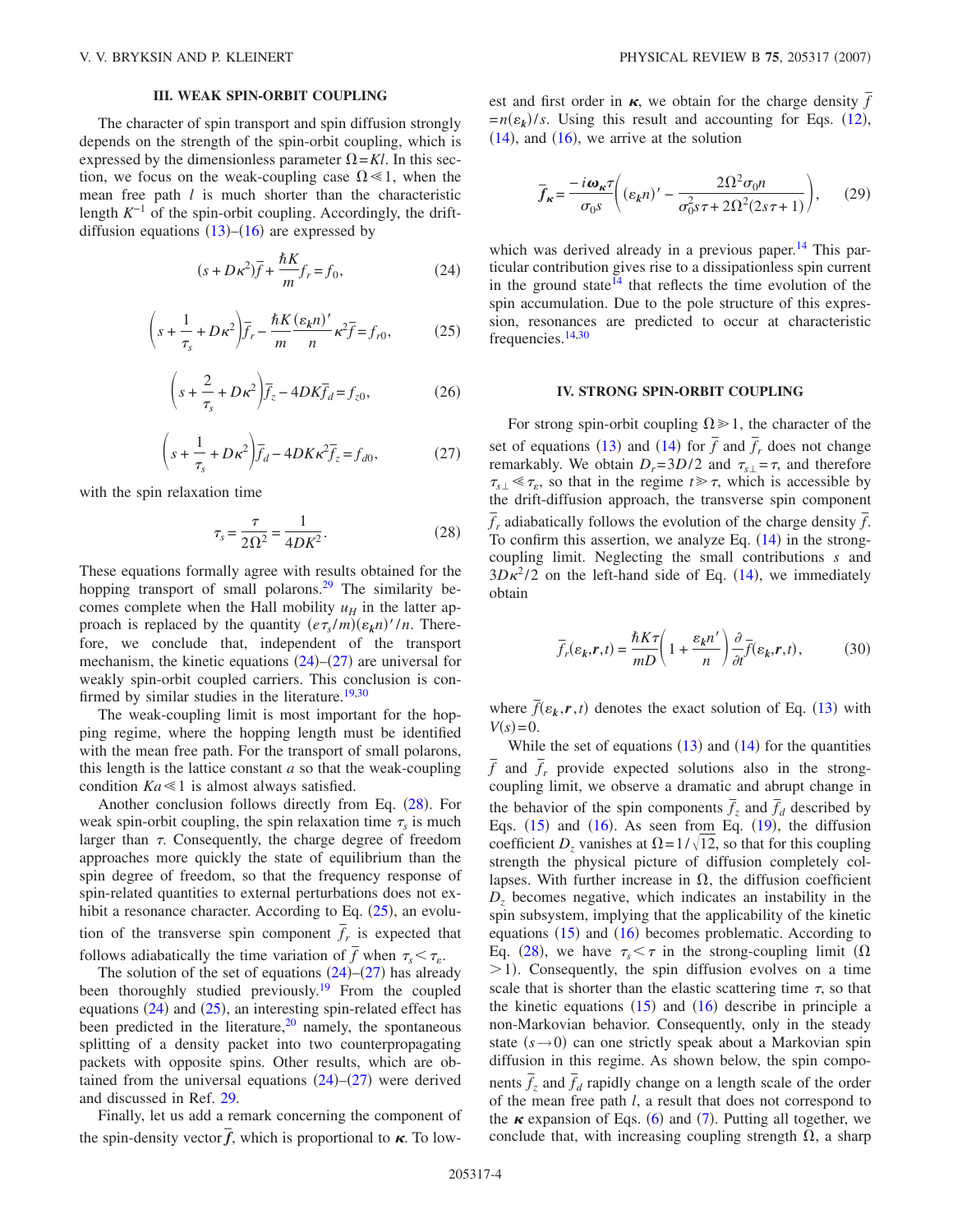transition appears from a diffusive behavior to a ballistic regime. This transition could be due to both an increasing spin-orbit coupling  $K$  and an increasing relaxation time  $\tau$ .

Since the principal applicability of the drift-diffusion approach for strongly spin-orbit-coupled carriers becomes doubtful, we return to the basic equations  $(6)$  $(6)$  $(6)$  and  $(7)$  $(7)$  $(7)$  and consider its exact solutions, which are valid in the pure ballistic regime ( $\tau \rightarrow \infty$ ) that corresponds to the extreme strongcoupling limit. First, we treat the ballistic evolution of a spin packet that is initially  $(t=0)$  created at  $r=0$ . In the limit  $\tau$  $\rightarrow \infty$ , the kinetic equations ([6](#page-1-1)) and ([7](#page-1-2)) are solved by

<span id="page-4-0"></span>
$$
f_z(\boldsymbol{\kappa}, s) = \frac{f_{z0}}{\beta(\boldsymbol{\kappa}, s) + 4\omega_k^2/\beta(\boldsymbol{\kappa}, s)}, \quad \beta(\boldsymbol{\kappa}, s) = s - i(\boldsymbol{\kappa} \cdot \boldsymbol{v}),
$$
\n(31)

where  $v = \hbar k/m$  denotes the electron velocity and where an additional contribution has been omitted that disappears after the integration over the angle  $\varphi$ . The back transformation to the *r*, *t* representation is easily accomplished, and we get

$$
\overline{f}_z(\mathbf{r},t) = f_{z0} \cos(2Kr) \delta(\mathbf{r}^2 - \mathbf{v}^2 t^2).
$$
 (32)

<span id="page-4-1"></span>This solution expresses the pure ballistic character of the spin transport. The front of the conic spin packet moves with constant velocity *v*, whereas its amplitude oscillates with a frequency 2*Kv* due to spin rotation. This oscillation manifests itself by a spatial periodic pattern, which in the time domain describes spin precession with the Larmor frequency  $2\omega_k$ .

Let us treat another example, namely, the half plane *y*  $> 0$  with a given spin polarization at the boundary  $y = 0$ . This steady-state boundary condition is described by a term  $f_{z0}/s$ on the right-hand side of Eq.  $(7)$  $(7)$  $(7)$ . Again, we start from the solution in Eq.  $(31)$  $(31)$  $(31)$ , restrict ourselves to the *y* dependence, and perform the inverse Fourier and Laplace transformations. The solution

<span id="page-4-3"></span>
$$
\frac{\overline{f}_z}{f_{z0}} = \frac{2\omega_k t - \xi}{2\pi\nu} \Theta(2\omega_k t - \xi) \int_0^{1/\xi} d\eta \frac{\cos[(2\omega_k t - \xi)\eta + 1]}{\sqrt{[(2\omega_k t - \xi)\eta + 1]^2 - 1}}
$$
\n(33)

manifests a spin front moving with velocity  $v$  in the  $y$  direction  $(\xi = 2Ky)$ . In contrast to the point source in Eq. ([32](#page-4-1)), one observes nonvanishing oscillatory spin excitations also in the interior. Spin-coherent waves are formed as shown in Fig. [1.](#page-4-2) The physical origin of this spin pattern is due to the instability of the system expressed by a negative diffusion coefficient  $(D_z < 0)$ . In this regime, spin diffusion has the tendency to strengthen an initial spin inhomogeneity, whereas the competition with spin relaxation leads to a spatially oscillatory spin pattern.

We point out that the exact solutions of the kinetic equations  $(6)$  $(6)$  $(6)$  and  $(7)$  $(7)$  $(7)$  in the ballistic regime describe an oscillation spin pattern, which changes on a length scale *K*−1 that is much smaller than the mean free path  $l$   $(\Omega = Kl \ge 1)$ . These exact results derived for the ballistic regime will help to rec-

<span id="page-4-2"></span>

FIG. 1. Spin polarization  $v \bar{f}_z / f_{z0}$  as a function of  $\xi = 2Ky$  calculated for the half space  $y > 0$  from Eq. ([33](#page-4-3)).

ognize the solution of the drift-diffusion equations  $(15)$  $(15)$  $(15)$  and  $(16)$  $(16)$  $(16)$  in the limit of strong spin-orbit coupling.

We start our analysis of these equations by calculating its possible eigenmodes. Treating the determinant of Eqs. ([15](#page-2-4)) and ([16](#page-2-1)) in the limit  $s \rightarrow 0$ , we see that there is no oscillatory mode in the weak-coupling regime  $\Omega$  <  $1/(3\sqrt{3})$ . However, for coupling strengths in the interval  $1/(3\sqrt{3}) < \Omega$  $\langle 1/(2\sqrt{3}),$  there are two solutions with vanishing imaginary parts that describe completely undamped oscillations. For even higher spin-orbit interaction  $1/(2\sqrt{3}) < \Omega$ , only one oscillatory solution is obtained. To illustrate this behavior let us treat a stripe of width 2*L* parallel to the *x* axis  $(-L \le y \le L)$ . A permanent spin polarization should be provided at the boundaries  $[\bar{f}_z(y = \pm L, s) = f_{z0}/s]$ . For this special case, the inverse Fourier transformation of Eqs.  $(15)$  $(15)$  $(15)$  and  $(16)$  $(16)$  $(16)$  leads to the following dimensionless differential equations:

$$
d_z \overline{f}_z'' - \alpha_z \overline{f}_z + \gamma_d F_d = 0, \qquad (34)
$$

$$
d_d F''_d - \alpha_d F_d - \gamma_z \overline{f}'_z = 0, \qquad (35)
$$

with  $F_d = \overline{f}_d/K$ . The derivative refers to  $\xi = 2Ky$ , and the parameters are given by

$$
\alpha_z = \sigma_0 s \tau + 4\Omega^2
$$
,  $\alpha_d = \sigma_0^2 s \tau + 2\Omega^2 (2s \tau + 1)$ , (36)

$$
\gamma_z = 8\Omega^2 \frac{\sigma_0^2}{\sigma_0^2 + 4\Omega^2}, \quad \gamma_d = \frac{2\sigma_0 \Omega^2}{\sigma_0^2 + 4\Omega^2},
$$
\n(37)

$$
d_z = 2\sigma_0 \Omega^2 \frac{\sigma_0^2 - 12\Omega^2}{(\sigma_0^2 + 4\Omega^2)^2},
$$
  

$$
d_d = 2\Omega^2 \frac{\sigma_0^6 - 6\sigma_0^4 \Omega^2 + 12\sigma_0^2 \Omega^4 + 16\Omega^6}{\sigma_0^2 (\sigma_0^2 + 4\Omega^2)^2}.
$$
 (38)

With respect to the  $\xi$  dependence, the analytic solution of these equations is easily derived. For the boundary conditions  $f_{z0} \neq 0$  and  $f_{y0} = 0$ , we obtain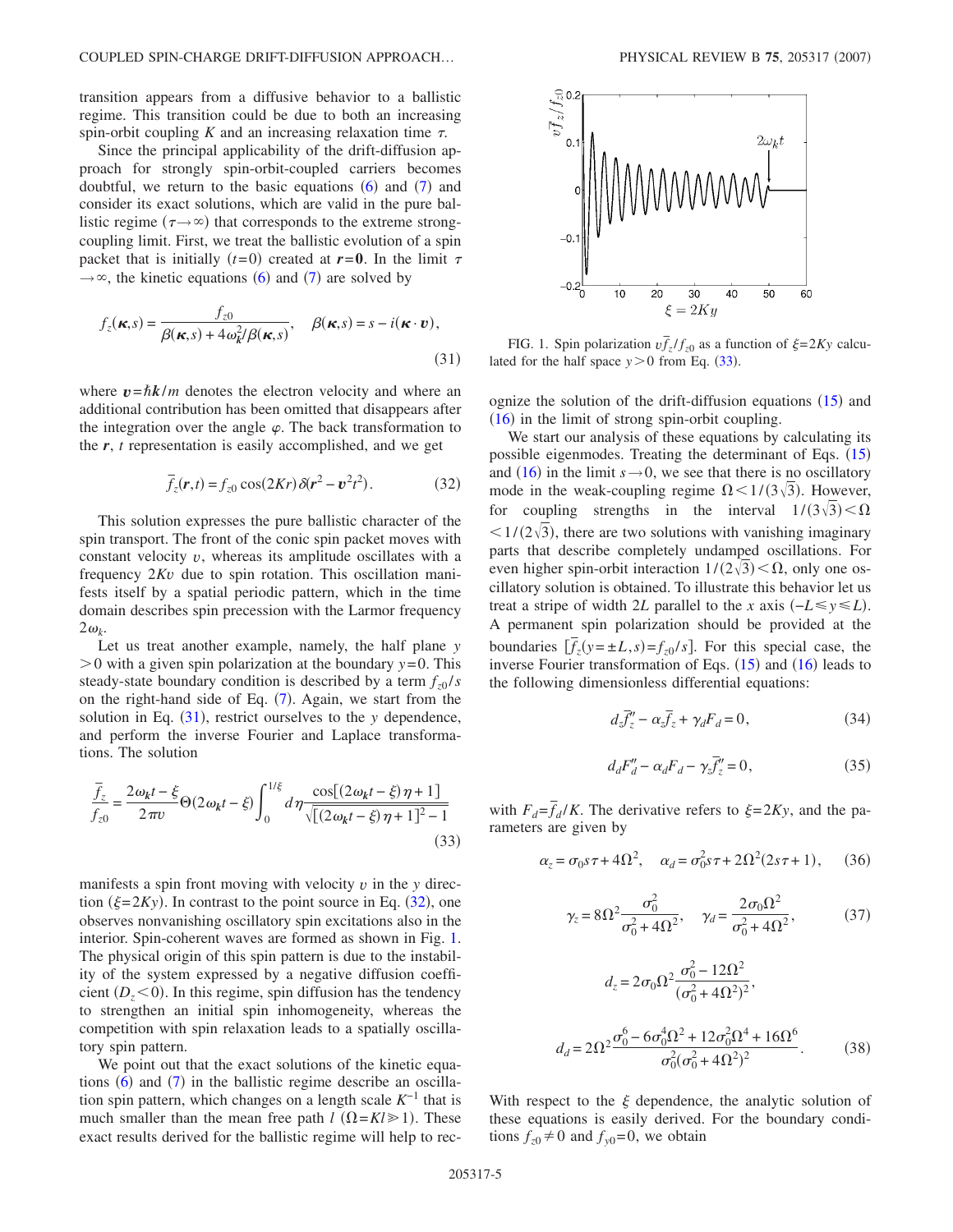$$
\bar{f}_z = \frac{f_{z0}}{s} \frac{\kappa_1(\alpha_z - d_z \kappa_2^2) \sinh \kappa_2 \xi_0 \cosh \kappa_1 \xi - \kappa_2(\alpha_z - d_z \kappa_1^2) \sinh \kappa_1 \xi_0 \cosh \kappa_2 \xi}{\kappa_1(\alpha_z - d_z \kappa_2^2) \sinh \kappa_2 \xi_0 \cosh \kappa_1 \xi_0 - \kappa_2(\alpha_z - d_z \kappa_1^2) \sinh \kappa_1 \xi_0 \cosh \kappa_2 \xi_0},
$$
\n(39)

<span id="page-5-0"></span>with  $\xi_0 = 2KL$ .  $\kappa_{1,2}$  are solutions of the biquadratic equation

$$
(d_z \kappa^2 - \alpha_z)(d_d \kappa^2 - \alpha_d) + \gamma_z \gamma_d \kappa^2 = 0, \qquad (40)
$$

with the plus sign. The remaining inverse Laplace transformation requires a numerical integration.

First, let us treat the steady-state solution  $(s=0)$  of Eq. ([39](#page-5-0)). Figure [2](#page-5-1) shows the spin polarization  $\overline{f}_z$  as a function of  $\xi$ . As expected, for weak spin-orbit coupling (dashed line), the spin polarization gradually decreases into the interior of the stripe and vanishes completely at the center. A completely different behavior is exhibited by the solid line calculated for  $\Omega = 1$ . A spin-coherent standing wave appears for strong spin-orbit coupling. The period of this pattern is comparable with the mean free path  $l$   $(\Omega = Kl = 1)$ . Such rapid oscillations are in principle beyond the accessibility of the drift-diffusion approach. However, as already mentioned above, similar oscillations appear also in the ballistic regime. Moreover, recently it has been stated that the macroscopic transport equations work well even when the spin-diffusion length is comparable to the mean free path.<sup>31</sup>

<span id="page-5-2"></span>In the strong-coupling limit  $\Omega \ge 1$ , the solution in Eq. ([39](#page-5-0)) simplifies to

$$
\overline{f}_z(k, y, s) = \frac{f_{z0}}{s} \frac{\cos(4\Omega \xi/\sqrt{6})}{\cos(4\Omega \xi_0/\sqrt{6})}.
$$
\n(41)

The period of this oscillation [given by  $l\sqrt{6}\pi/(4(Kl)^2)$ ] is much smaller than the mean free path *l*. In addition, the spin polarization  $\bar{f}_z$  in Eq. ([41](#page-5-2)) diverges, when the half-width *L* of the stripe satisfies the resonance condition  $(2n+1)\pi/2$  $=4\Omega \xi_0 / \sqrt{6}$  with *n* being any integer. The appearance of these divergencies indicates that elastic scattering alone cannot always balance the tendency of mutual spin alignment in the strong spin-orbit-coupling regime. Various spin-dephasing mechanisms have to be taken into account in further more

<span id="page-5-1"></span>

FIG. 2. Spin polarization  $v \bar{f}_z$  as a function of  $\xi = 2Ky$  for  $\Omega$  $= 0.1$  (dashed line) and 1 (solid line).

realistic model calculations. Spin relaxation can be studied only partly within the presented single-particle approach. Due to inhomogeneous broadening,<sup>32</sup> any scattering, including the Coulomb interaction, can cause irreversible spin dephasing.

To give a rough idea of the temporal evolution of spincoherent standing waves, we treat Eq.  $(39)$  $(39)$  $(39)$  in the quasistationary regime ( $s\tau \ll 1$ , i.e.,  $\sigma_0 = 1$ ) and perform the inverse Laplace transformation by a numerical integration. Figure [3](#page-5-3) shows an example for  $\bar{f}_z$  as a function of  $\xi$  and  $t/\tau$ . Initially, at  $t=0$ , there is only the provided spin polarization  $f_{z0}$  at the boundaries. The time evolution starts with an intricate dependence that is by no means correctly reproduced by the driftdiffusion approach because it appears at a time scale  $t \leq \tau$ . After this short period of rapid spatiotemporal changes, the periodic spin pattern gradually emerges. Whereas the gross features of this picture are certainly reliable, a detailed analysis of the time evolution requires an approach based on a microscopic theory.

#### **V. SUMMARY**

Starting from microscopic quantum-kinetic equations for the spin-density matrix, we derived drift-diffusion equations for a 2DEG with Rashba spin-orbit interaction. The approach is valid in the weak-as well as the strong-coupling regime. In the absence of external electric and magnetic fields, the set of equations decouples. The first set of equations relates the charge density to the transverse in-plane spin component. Another set of equations links the out-of-plane spin component with the longitudinal in-plane spin contribution.

<span id="page-5-3"></span>

FIG. 3. Spin polarization  $\bar{f}_z$  as a function of  $t/\tau$  and  $\xi = 2Ky$  for  $\Omega = 2$  and  $f_{z0} = 0.2$ .